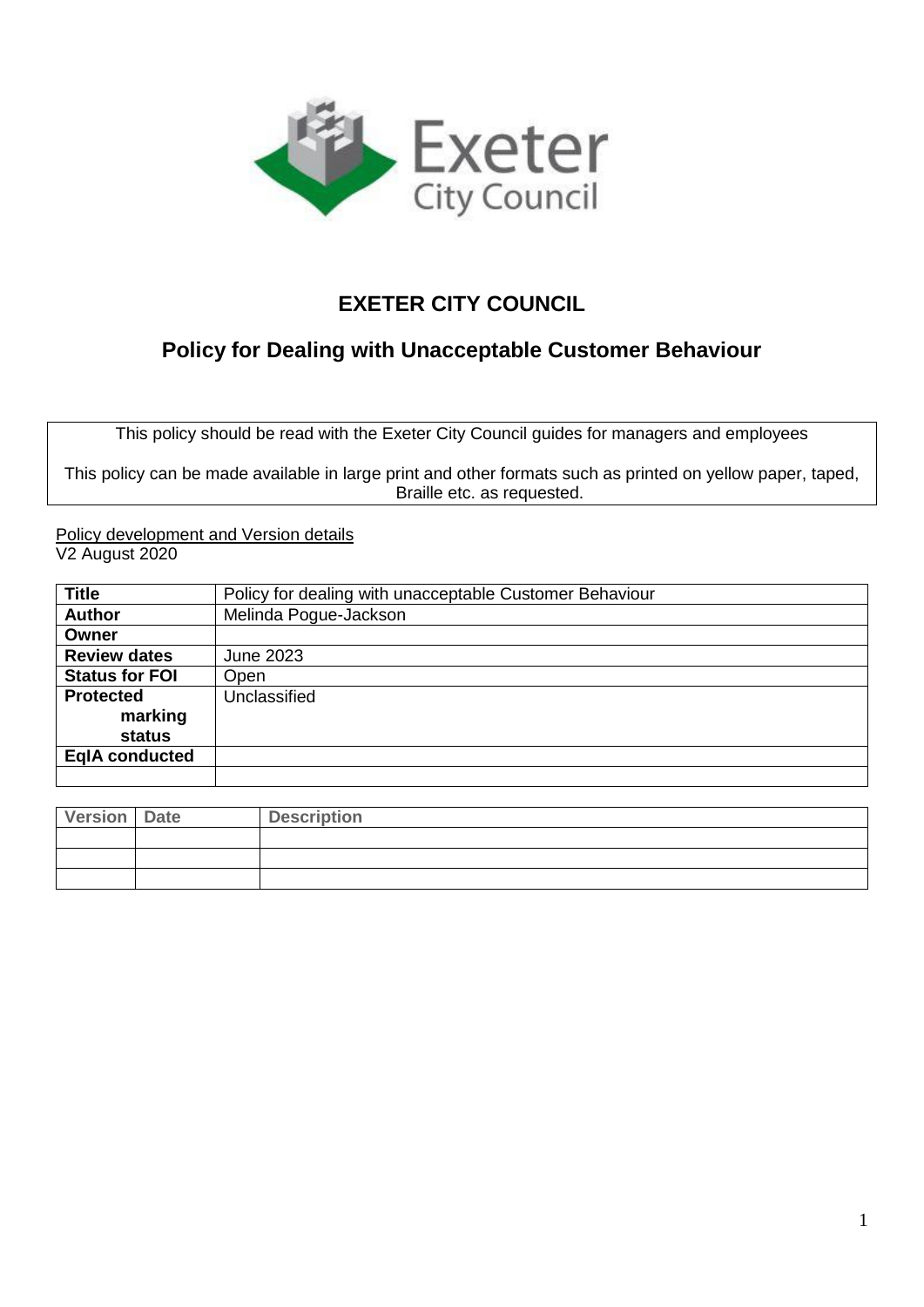## **1. Policy statement**

- 1.1 Exeter City Council is committed to dealing with customers fairly and impartially and to providing a high quality service. As part of this service the Council does not normally limit the contact that  $\frac{1}{2}$  customers<sup>1</sup> have with its officers.
- 1.2 Occasionally, the behaviour of some customers can make it very difficult for Council staff<sup>2</sup> and elected members to deal with their enquiry or concern. In a small number of cases the actions of some customers become unacceptable because they involve abuse of people or processes. When this happens we have to take appropriate steps. On other occasions we have to consider whether a customer's actions are having an impact on our ability to do our work and to provide a service to others.
- 1.3 People may act out of character in times of trouble or distress. We do not view behaviour as unacceptable just because a person is forceful or determined. However, we do consider actions that result in unreasonable demands on our workers to be unacceptable. It is these actions that we aim to manage under this policy.

# **2. Aggressive, abusive or violent behaviour**

- 2.1 We define abusive or aggressive behaviour as any behaviour which produces damaging or hurtful effects, physically or emotionally on other people. This definition is not exhaustive but would include:
	- verbal abuse including name calling
	- bullying, shouting or swearing
	- assault resulting in injury or not
	- assault using a weapon or other instrument including broken bottles, hypodermic needles etc.
	- sexual assault

-

- injury caused by pets, e.g. dogs
- threat of harm to property or family
- racist or sexual abuse
- harassment during or outside of work
- threat or any of the above
- 2.2 We appreciate that customers' behaviour can be borne out of frustration with their own situation or the processes which must be followed in order for the Council to assist them. However, when this frustration escalates into aggression, abuse or bullying behaviour towards our officers, we consider that unacceptable. Any aggression, abuse or violent behaviour directed towards our officers will not be tolerated.
- 2.3 Aggressive or abusive behaviour includes language (whether verbal or written) or actions that may cause officers to feel afraid, threatened or abused and may include threats, personal verbal abuse, inflammatory statements, remarks of a racial or discriminatory nature, maliciously unsubstantiated allegations, derogatory remarks and use of obscenities.

 $1$  A customer is any person who comes into contact or interacts with Council officers and operatives. This includes partner agencies where they are seen as 'customers'.

<sup>2</sup> Council staff includes employees, secondees, internships, volunteers, temporary staff and contractors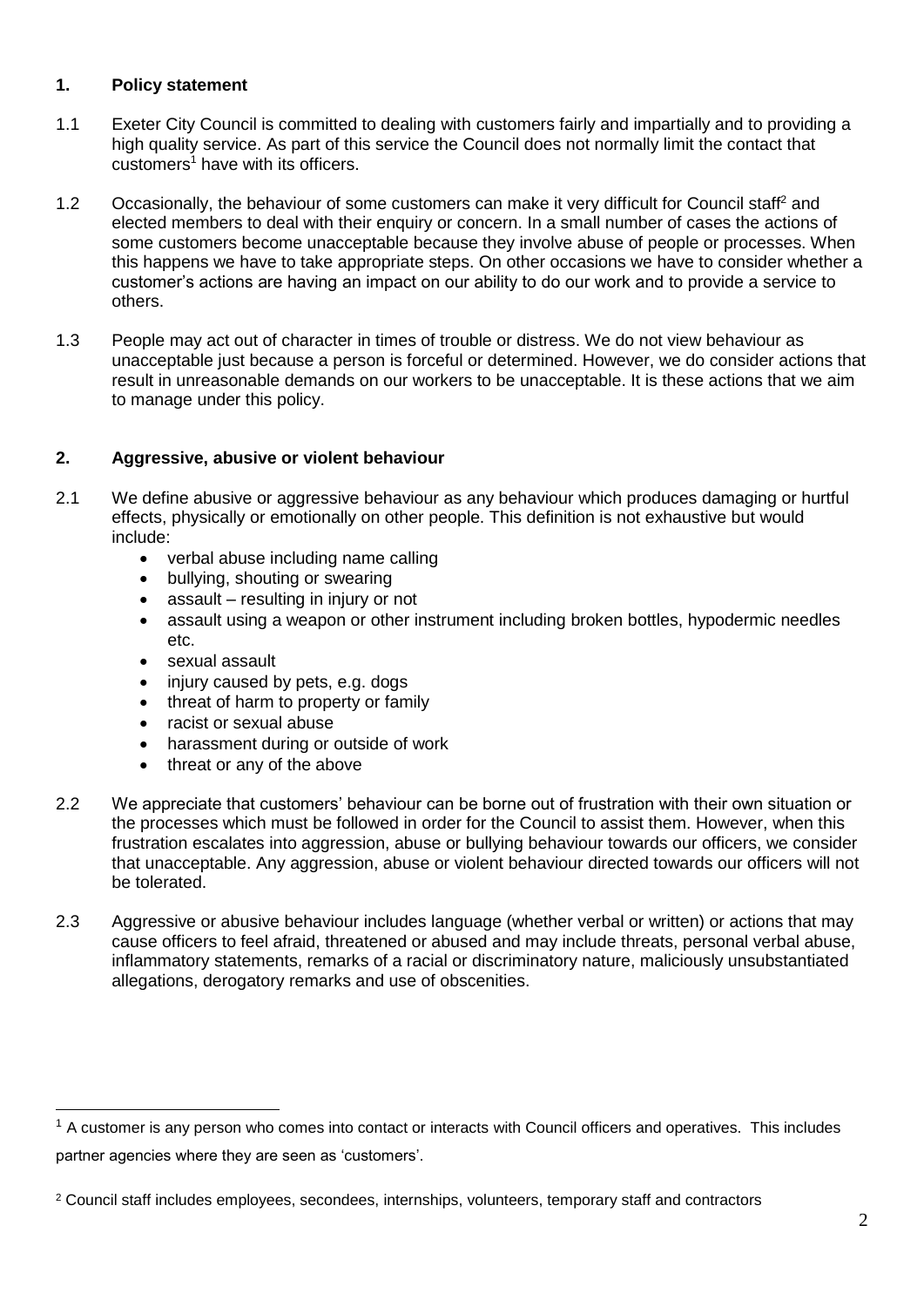- 2.4 How we will deal with this type of behaviour.
	- Immediate action can be taken by the employee in direct contact with the customer. All employees are trained to 'Step Away from Violence and Aggression' as per the related policy and guidance.
	- The threat or use of physical violence, verbal abuse, intimidation or harassment towards our officers is likely to result in the termination of all direct contact with the customer who may also be banned from Council premises. Such incidents may be reported to the police. This will always be the case if Council officers believe that a criminal offence has taken place.
	- Council officers may take reasonable steps to remove the customer from Council offices. The Council may also take legal action to prevent a customer from entering Council Offices, or contacting Council workers.
	- The Council may place a restriction on the way we communicate with the customer, for example, restricting face-to-face contact to within the Council buildings, requiring more than one officer to be present at any meeting, including meetings at statutory or partner agency offices, limiting contact to written formats only.
	- Where correspondence (either letter, fax or electronic) that is abusive to officers or contains allegations that lack substantive evidence is received, we will inform the sender that we consider their communication offensive, unnecessary and unhelpful and ask them to stop using such language. We will ask that the sender edit their correspondence to remove any offensive text and resend it, otherwise it will not be responded to.
	- Officers will end telephone calls if they consider the caller to be aggressive, abusive or offensive in line with the Council's Step Away Policy and Guidance. Our workers have the right to make this decision, to tell the caller that their behaviour is unacceptable and to end the call if the behaviour then persists.
	- The Council may take any other reasonable steps not noted here to ensure the safety of its workers.
	- A record of the incident may need to be made on the Council's Accident/Incident reporting system and possibly entered on the Employee Protection Register. A record will also be made on the customer file.
	- A communication will be sent to all staff and elected members to alert them to the new entry on the Employee Protection Register.
	- Staff will also need to consider whether the aggressive, abusive or violent behaviour affects other relationships that the customer might have with the Council. For example if the customer is also a taxi or private hire vehicle licensed driver, their behaviour may be taken into account by the Licensing Committee as to whether they are a fit and proper person to hold such a licence.
	- If the incident does not warrant an entry on the Employee Protection Register, but a restriction has been made on the customer's contact with the Council, the Safety of Employees Review Group (SERG) will give the individual a risk rating and services will be advised accordingly.
	- Tier 4 managers will be responsible for writing to the individual being placed on the Employee Protection Register.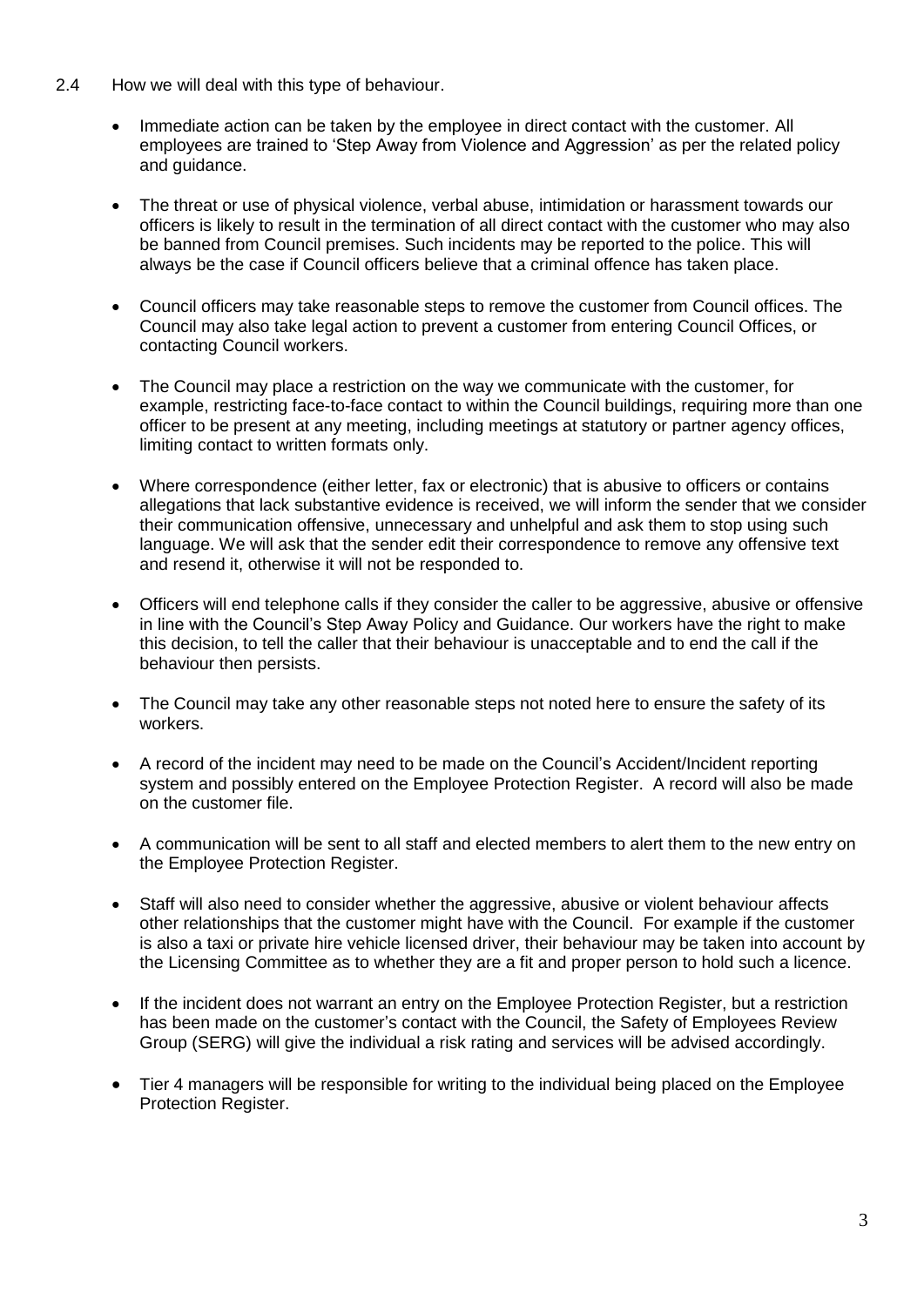### **3. Behaviour that places unreasonable demands on our workers**

- 3.1 Behaviour can become unreasonable when it starts to impact excessively on the work of our officers or when dealing with the matter takes up an excessive amount of officer time and in so doing, disadvantages other customers or service users.
- 3.2 Examples may include, but are not limited to:
	- Refusing to specify the grounds of a complaint or enquiry, despite offers of assistance.
	- Repeatedly demanding responses within an unreasonable timescale.
	- Demanding responses from several officers on the same subject.
	- Making unjustified complaints about officers who are trying to deal with the issues, and seeking to have them replaced.
	- Insisting on seeing or speaking to a particular officer when that is not possible.
	- Refusing to deal with you and unreasonably wanting to 'jump the queue' and speak to a more senior officer.
	- Overtly or covertly recording meetings and conversations.
	- Submitting falsified documents from themselves or others.
	- Impersonating someone else or falsifying their identity.
	- Repeatedly changing the substance of an enquiry or complaint or raising unrelated concerns.
	- Making serial complaints about different matters, or continuing to raise the same or similar matters over and over again.
	- Repeatedly asking a question, when a satisfactory response has already been given.
	- Inundating the council with emails, telephone calls or copies of information that have already been submitted or that are irrelevant to the enquiry, request or complaint.
	- Making long telephone calls regarding matters that have already been discussed or that are irrelevant to the enquiry, request or complaint.
	- Pursuing parallel complaints on the same issue with a variety of organisations;
	- Refusing to follow the Council or Ombudsman complaint procedures or continuing to correspond when these procedures have been exhausted.

#### 3.3 How we will deal with this type of behaviour

#### 3.4 We may:

- Limit contact to telephone calls from the customer at set times on set days.
- Restrict contact to a nominated Council officer who will deal with future calls or correspondence.
- See the customer by appointment only and possibly only with another officer in attendance.
- Restrict contact to written correspondence only.
- Refuse to deal with further correspondence and return any documents or advise the customer that further irrelevant documentation will be destroyed.
- Tell the customer that only a certain number of issues will be considered in a given period and ask them to limit or focus their requests accordingly.
- 3.5 If a customer presents themselves while under the influence of any substance such as alcohol or drugs which has a detrimental effect on their ability to undertake an interview with an officer then the officer can refuse or terminate the interview until such time that the customer is coherent.
- 3.6 The above are only examples of action we may take and we reserve the right to take any other action that we consider appropriate in the circumstances.
- 3.7 Where the correspondence relates to a complaint and we have told the customer that they may not have contact with us, we will continue to read any future correspondence. However we will not log, acknowledge or act on the correspondence unless it is submitting new evidence related to the complaint or making a normal request for a service outside of the complaint process.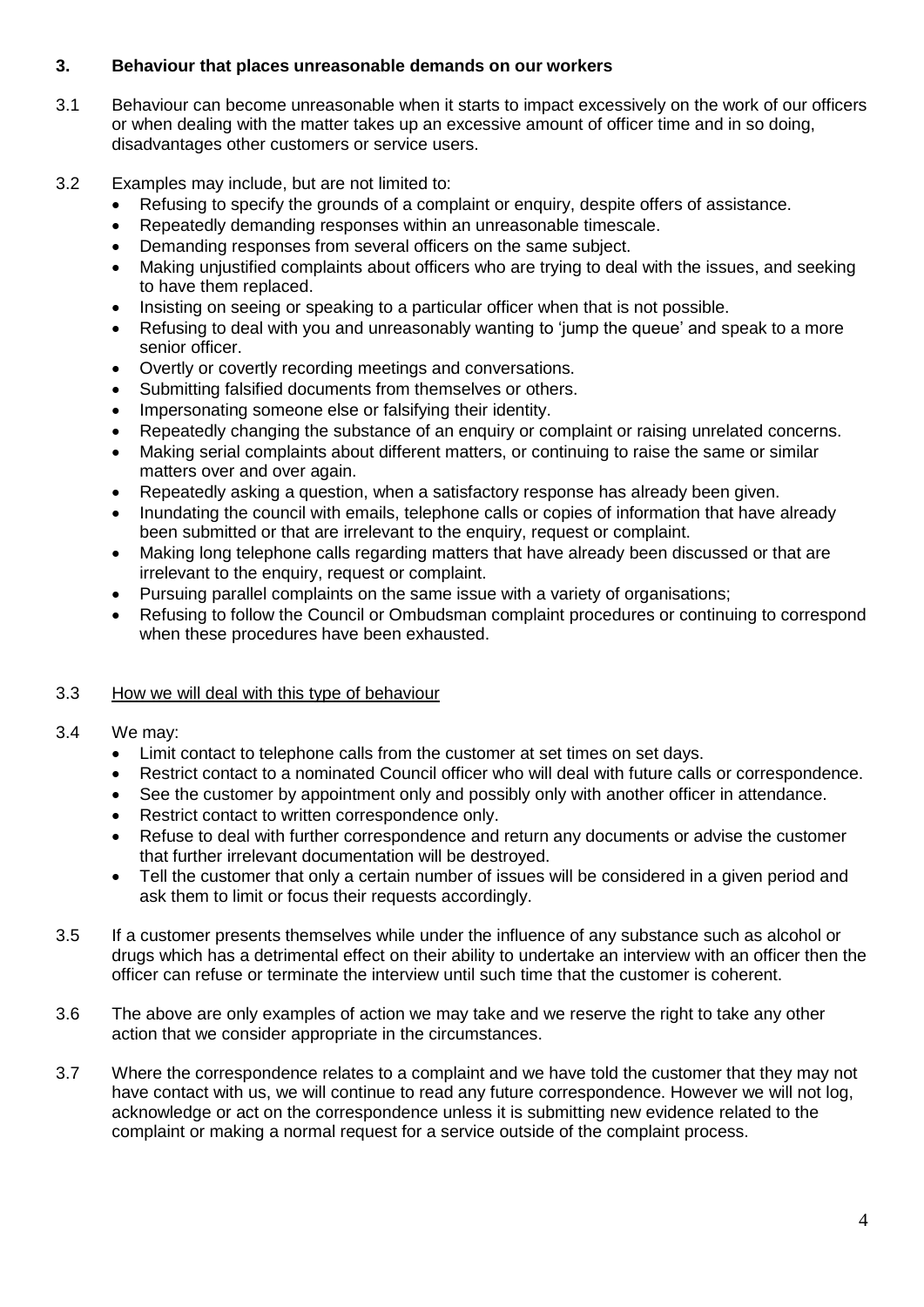#### **4. How we make a decision about unacceptable behaviour**

- 4.1 Any Council officer who directly experiences aggressive or abusive behaviour from a customer, has the authority to deal immediately with that behaviour in a manner they consider appropriate to the situation and which is in line with this policy.
- 4.2 With the exception of such immediate decisions taken at the time of an incident, decisions on unacceptable behaviour and the Council's response are only taken after careful consideration of the circumstances by a Tier 4 Manager or Nominated Deputy and referral to SERG is made for 'risk rating' of the individual. This must be informed by evidence provided by the relevant officer, team or team leader.
- 4.3 The Tier 4 manager will take into consideration whether the unacceptable behaviour is related to one specific issue such as a complaint, or whether it is likely to represent the customer's overall behaviour towards the Council.

# **5. How we inform people of our decision**

- 5.1 When a decision has been made to restrict future contact, this will be communicated to the customer explaining why a decision has been made, the restricted contact arrangements and the length of time that these restrictions will be in place. This will be done whether the decision was made at the time of the incident or following consideration by a senior manager. The customer will also be told the process for appealing the decision. This ensures that the customer has a full record of the decision and the reasons behind it.
- 5.2 There are exceptions to this where it is felt that contacting the customer could put the worker at further risk. These are detailed in the Employee Protection Register Guidance.
- 5.3 The decision will be communicated in a way taking into account the customer's preferred method of communication. This may mean involving a third party or advocate to ensure the customer understands the decision that has been made. This will always be backed up with a written communication.

# **6. How we will handle an appeal to the Council's decision**

- 6.1 Where a customer has been informed that their behaviour is unacceptable and advised of the action the Council is taking, they will be advised that they have the right of appeal.
- 6.2 If the customer wishes to appeal a restriction on their contact with the Council they can do this in writing or verbally or through a nominee or representative such as a support worker or advice worker, depending on the nature of the restriction imposed. Where legal proceedings are being taken against the customer, arising from the behaviour in question, the right of appeal will be suspended until those proceedings are concluded.
- 6.3 The appeal will be considered by a Tier 3 Manager or Nominated Deputy. It will be for the appeal officer to make arrangements to conduct the appeal, but this would normally provide for (1) oral or written submissions to be made by or on behalf of the customer; (2) disclosure of the evidence to the customer upon which the Council based its original decision; (3) provide advice to the customer on seeking independent legal advice; and (4) consideration as to whether reasonable adjustments should be made to the process due to the relevant or otherwise of the Equality Act 2010.
- 6.4 The appeal officer will have discretion to reverse the original decision; uphold the original decision or vary or amend the mitigating actions imposed; or increase the mitigating actions or the period of time for which the mitigating actions will apply. However, the appeal officer's decision is final, and there is no further internal right of appeal against that final decision.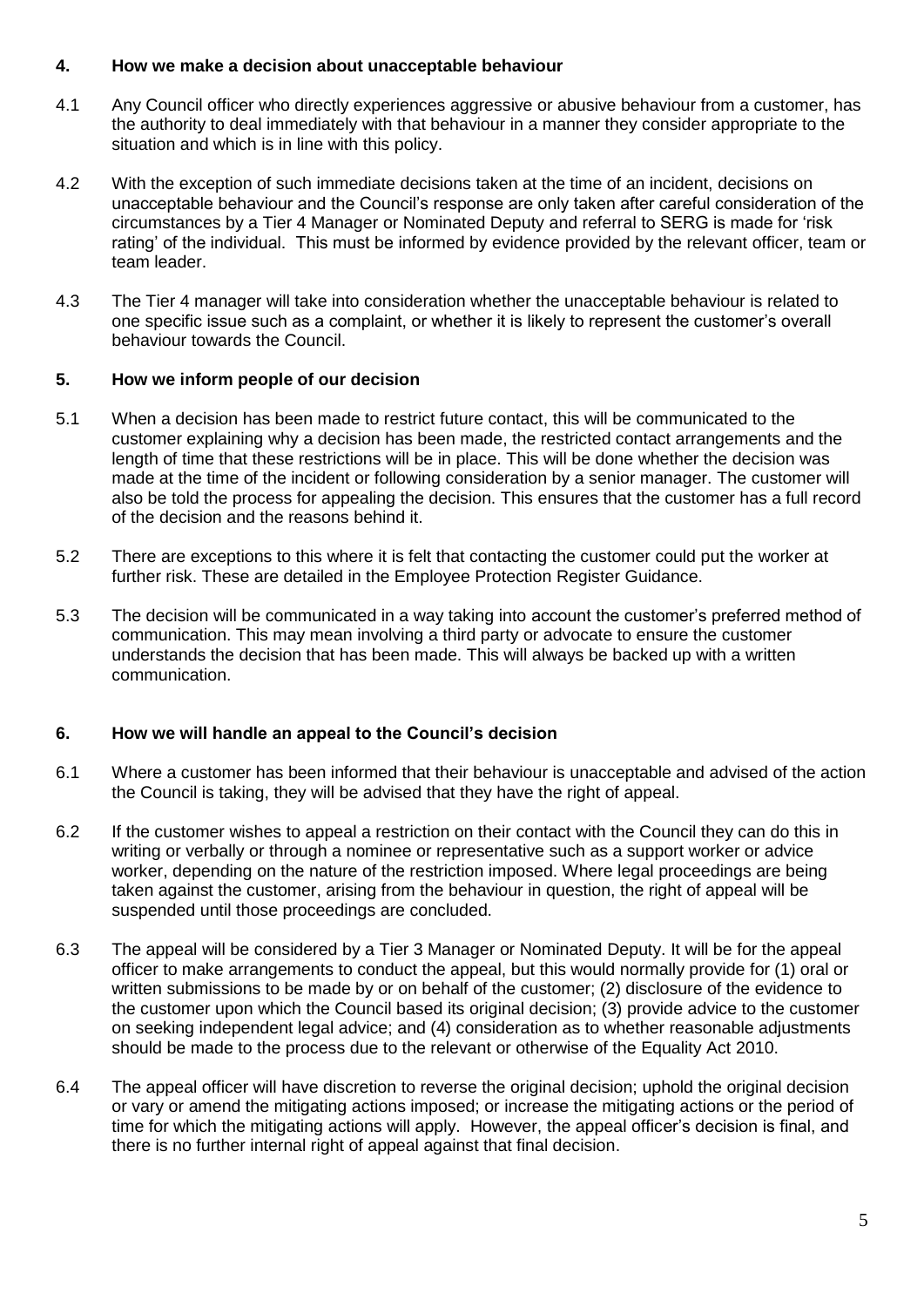- 6.5 The customer will be notified by whichever form of communication is appropriate to them and backed up by a written communication, of the outcome of the appeal within 15 working days of receipt of the request for appeal, or whatever other period of time may have been agreed between the appeal officer and the customer or customer's representative or nominee.
- 6.6 If the customer is dissatisfied with the outcome of the appeal they may ask the Local Government Ombudsman or Housing Ombudsman (if the case relates to housing management) to investigate the case.

#### **7. How we record and review a decision on unacceptable behaviour**

- 7.1 We record all incidents of unacceptable actions which have resulted in contact being restricted.
- 7.2 Where it is decided to restrict contact, an entry noting this is made by the Tier 4 in the relevant customer file and on appropriate computer records. Executive Support will also hold a record of the restriction. A decision to restrict contact may be shared with other services to ensure it is enforced consistently.
- 7.3 On a request from the customer, or from other agencies involved with that customer, a decision to restrict contact as described above will be reconsidered by a senior manager. Grounds for that reconsideration will need to be provided to support the request, and it will be a minimum requirement that the customer has maintained a period of acceptable behaviour towards Council officers for either the period stated in the decision letter or for one which the senior manager considers sufficient to establish the customer's intentions for the future. The senior manager's decision is final and there is no right of appeal.
- 7.4 All decisions to restrict contact will be reviewed by the Executive Support annually. We may not always communicate this decision to the customer to let them know the outcome of the review, even it is decided to lift the restriction, if we feel that doing so is likely to re-start a cycle of correspondence.

# **8. Freedom of Information**

- 8.1 Complaints related to Freedom of Information (FOI) are dealt with through the Corporate Complaints Procedure up to and including Stage 2. If they continue after Stage 2, instead of being referred to the Local Government Ombudsman, FOI complaints are referred to the Information Commissioner's Office.
- 8.2 The FOI policy officer will need to be involved in any discussions with Tier 2 and Tier 3 Managers around contact restriction with FOI complainants.
- 8.3 For further information see Freedom of Information Process, Procedure and Guidance

# **9. Safeguarding Adults and the Equality Act 2010**

- 9.1 Some customers that the Council considers to be behaving unreasonably may be doing so because of underlying issues that impact on the customer's ability to communicate or cope with the stresses and strains of life or dealing with a large organisation, for example, mental health issues, disability, or drug or alcohol dependency.
- 9.2 The Council has a duty under the Equality Act 2019 to make reasonable adjustments to its practices and procedures where customers (or indeed Council staff) have one or more of the protected characteristics set out in the Equality Act 2010. The Council also takes note of the Public Sector Equality Duty imposed by the Equality Act 2010.